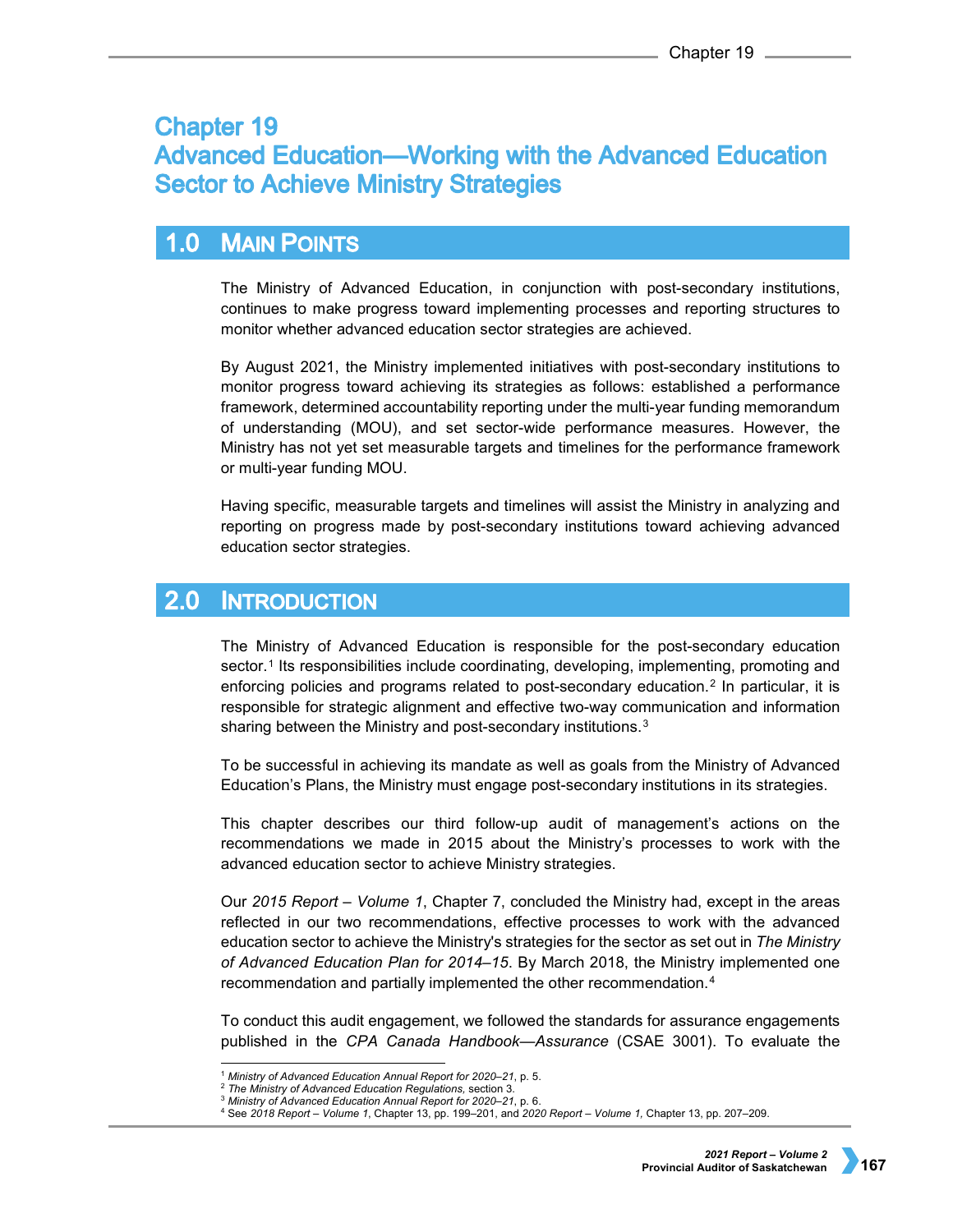Ministry's progress toward meeting our recommendations, we used the relevant criteria from the original audit. Ministry management agreed with the criteria in the original audit.

To perform our follow-up audit, we discussed actions taken with Ministry management and reviewed Ministry communications to post-secondary institutions, reports submitted by post-secondary institutions, Ministry analysis, and public reports.

#### **STATUS OF RECOMMENDATION**  $3.0<sub>1</sub>$

This section sets out the recommendation including the date on which the Standing Committee on Public Accounts agreed to the recommendation, the status of the recommendation at August 13, 2021, and the Ministry's actions up to that date.

#### $3.1$ Specific, Measureable Targets and Timelines Under **Development**

*We recommended the Ministry of Advanced Education use specific, measurable targets and timelines to monitor progress toward achievement of its strategies. (2015 Report – Volume 1,* p. 7, Recommendation 1; Public Accounts Committee agreement January 14, 2016)

## **Status**—Partially Implemented

The Ministry plans to monitor progress toward achieving its strategies through a performance framework for post-secondary institutions, accountability reporting under the multi-year funding memorandum of understanding with post-secondary institutions, as well as sector-wide performance measures. However, the Ministry has not yet set measurable targets and timelines for the performance framework or multi-year funding MOU.

## **Performance Framework**

By August 2021, the Ministry consulted with post-secondary institutions to develop a performance framework for the post-secondary sector. The performance framework builds on the five expectations for the sector, and includes key priorities for each expectation (see **Figure 1**).

| <b>Expectation</b>                                                                                                     | <b>Key Priorities</b>                                                                                                                                                                                                                                                                                                                                                                                  |
|------------------------------------------------------------------------------------------------------------------------|--------------------------------------------------------------------------------------------------------------------------------------------------------------------------------------------------------------------------------------------------------------------------------------------------------------------------------------------------------------------------------------------------------|
| <b>Accessible: Offers qualified</b><br>people the opportunity to<br>attend and succeed in post-<br>secondary education | Target groups: including First Nations and Métis students; students<br>۰<br>with disabilities; mature students; and new Canadians<br>Health, safety, and wellbeing of students, faculty, and staff<br>Post-secondary education options are available at a range of locations<br>and modalities<br>Range of financial supports including student loans, grants, and<br>scholarships<br>Learner pathways |
| <b>Responsive:</b> Meets the needs<br>of students, communities and<br>the economy                                      | Research-linked, Government goals<br>Employer engagement<br>International engagement<br>Lifelong learning opportunities                                                                                                                                                                                                                                                                                |

## **Figure 1—Five Expectations and Key Priorities for the Post-Secondary Sector**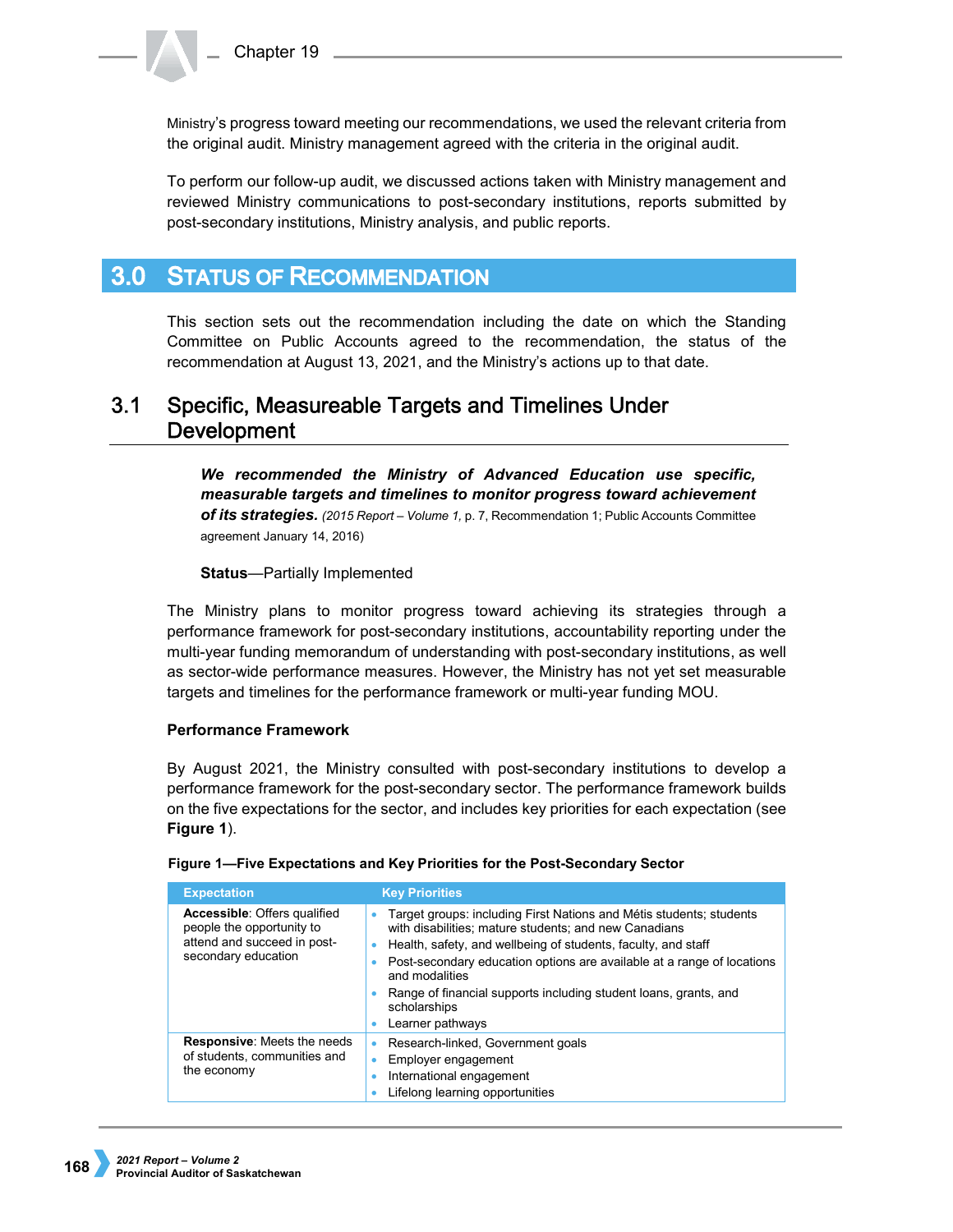| <b>Expectation</b>                                                                                                                                                                                                                                                                                                  | <b>Key Priorities</b>                                                                                                                                                                                                                                      |  |  |  |  |
|---------------------------------------------------------------------------------------------------------------------------------------------------------------------------------------------------------------------------------------------------------------------------------------------------------------------|------------------------------------------------------------------------------------------------------------------------------------------------------------------------------------------------------------------------------------------------------------|--|--|--|--|
| <b>High Quality: Meets standards</b><br>and builds public confidence in<br>the programs and services<br>provided                                                                                                                                                                                                    | Programs have common standards and quality assurance<br>Programs provide skills and competencies required by Saskatchewan<br>employers                                                                                                                     |  |  |  |  |
| <b>Sustainable: Operates within</b><br>available resources                                                                                                                                                                                                                                                          | Consideration of alternative funding sources and models<br>$\bullet$<br>Enhanced financial monitoring<br>۰<br>Ensuring infrastructure supports the needs of the sector<br>Efficiency through collaboration among institutions                              |  |  |  |  |
| <b>Accountable: Achieves</b><br>expected outcomes and is<br>transparent                                                                                                                                                                                                                                             | Effective board governance, including effective financial, operational,<br>and management oversight<br>Establish accountability frameworks<br>Identifying strategic objectives and priorities<br>Ensuring performance monitoring and reporting of outcomes |  |  |  |  |
| Source: Adapted from information in the 2021-22 Budget Letters to post-secondary institutions. www.saskatchewan.ca/<br>qovernment/education-and-child-care-facility-administration/services-for-post-secondary-educational-institutions/funding-for-<br>nost-secondary-educational-institutions (13 Sentember 2021) |                                                                                                                                                                                                                                                            |  |  |  |  |

[post-secondary-educational-institutions](http://www.saskatchewan.ca/government%20/education-and-child-care-facility-administration/services-for-post-secondary-educational-institutions/funding-for-post-secondary-educational-institutions) (13 September 2021).

For each expectation in the performance framework, post-secondary institutions submitted their own measures to the Ministry that the institution planned to report against in support of the framework. For example, in relation to the responsive expectation, measures include number of students participating in experiential learning and number of graduates who attain highly-skilled employment in a field related to their degree.

In its 2021–22 budget letters to post-secondary institutions, the Ministry set out the required reporting for the performance framework. By the first reporting deadline of June 30, 2021, we found post-secondary institutions reported on the measures institutions identified. The institutions also provided activities undertaken to support sector expectations.

The Ministry plans to provide further instructions to post-secondary institutions on the required information for the January 31, 2022 reporting submission. Currently, neither the Ministry nor institutions have defined targets and timelines for the measures identified by institutions (e.g., 5% increase in number of students participating in experiential learning by 2022).

## **Multi-Year Funding Memorandum of Understanding**

By March 2021, the Ministry signed a multi-year funding memorandum of understanding (MOU) with post-secondary institutions for the period 2021–22 to 2024–25.[5](#page-2-0) The agreement includes accountability reporting for all institutions that will report on institutions' long-term financial sustainability.

As required under the agreement, by June 30, 2021, we found institutions submitted information on their plan to address long-term sustainability over the four-year period of the agreement, as well as submitted institutions' goals and objectives for the additional operating grant allocation to support identified priority areas such as COVID-19 recovery, revenue generation and sector collaboration.

At August 2021, the Ministry drafted some analysis on the reporting submitted by institutions. The Ministry communicated to institutions that it plans to conduct further

<span id="page-2-0"></span> <sup>5</sup> The MOU provides post-secondary institutions with an additional \$60M in operating funding to target areas such as COVID-19 recovery, revenue generation and sector collaboration[. www.saskatchewan.ca/government/news-and-media/2021/april/21/](http://www.saskatchewan.ca/government/news-and-media/2021/april/21/%20saskatchewan-delivers-multi-year-funding-investment-for-post-secondary-education)  [saskatchewan-delivers-multi-year-funding-investment-for-post-secondary-education](http://www.saskatchewan.ca/government/news-and-media/2021/april/21/%20saskatchewan-delivers-multi-year-funding-investment-for-post-secondary-education) (1 September 2021).